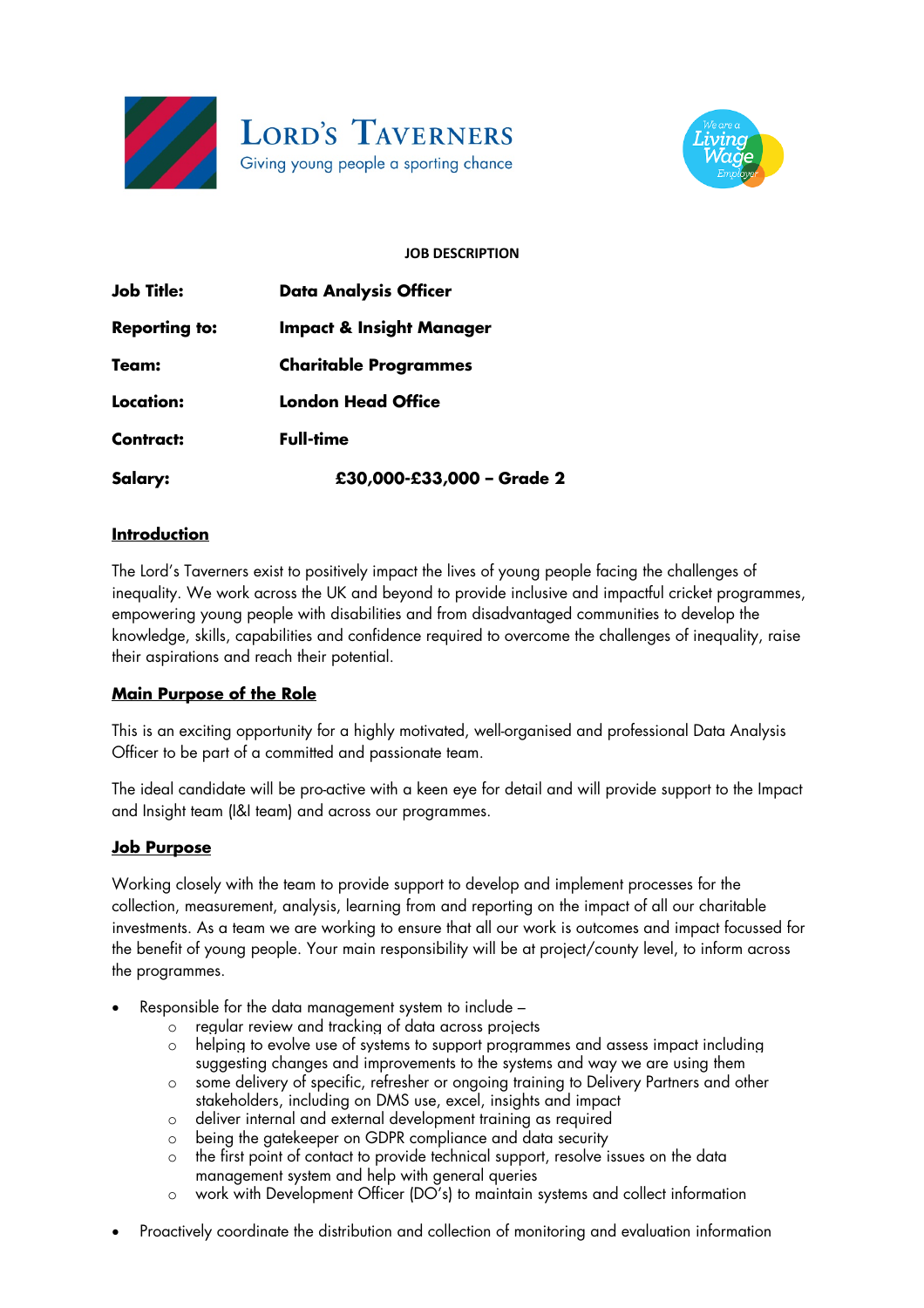- o Work with I&I and Charitable Programmes (CP) teams to ensure key outcomes are collated and recorded robustly
- $\circ$  Audit data quality improve quality, remove corrupt and identify gaps in data
- o Extract, analyse, report and present information from data sets and dashboards to ensure easy to read and accessible data for all stakeholders
- $\circ$  distribute, collect, organise and assist in the analysis of surveys, questionnaires and other data sources to help evaluate impact of projects, ensuring data is useful, actionable
- o identify patterns/correlations/programme trends
- Work with I&I and CP teams to track, challenge and measure impact and intended outcomes against key milestones
	- o Challenge ideology and methodology for national impact related programmes
	- o Audit data, spend and other data sources for national programme deliverables and effectiveness
	- o Early detection of key concerns
- Work with I&I and CP teams to explore innovative ways to measure impact
	- o Support the development of outcome models and link outcomes from programmes to the charity
	- o Help develop and monitor KPIs
	- o Identify gaps and areas of future development
	- o Support the implementation and creation of strategic ToC models, outcome models
	- o Support the creation of key strategic and operational impact models to help find trends, identify gaps and improve efficiency
	- o Help identify gaps in processes and improve technology and systems
	- o Support the alignment of strategic operational goals/outcomes with wider stakeholders and partners
- Regularly update the funders / sponsorship schedule and flag key dates for reporting
- Uploading of data as necessary including around grant funding
- Undertake ad-hoc monitoring and evaluation key tasks this could include e.g. case studies, consents, grants surveys, research, evaluation of information. In time this may include visiting projects around the country to undertake assessments.
- Spread awareness of our charitable programmes both internally and externally
- From time to time help with the co-ordination of charitable programme or organisational awareness or funding events

# **Personal Skills and Experience**

- Must have an experienced data administration and analysis background with the ability to clearly explain and present findings and produce high-quality outputs
- Experience of data management systems (we currently use Upshot) and strong numerical skills
- Must have proven strong organisational skills able to deal with changing priorities and pressure, with proven time management skills and attention to detail
- Must have strong Microsoft Office IT skills (including advanced proficiency in Excel and PowerPoint) plus willingness to learn and develop skills in other IT systems
- Need to be able to process a high level of information quickly, accurately and effectively
- Need to be keen to work as part of a team with a proactive, enthusiastic, 'can-do' attitude
- Need to support the aims and objectives of the I&I team, the Charitable Programmes department and the organisation
- It is imperative that you are self-motivated and able to use initiative to get a task done
- Need to be willing to travel and have flexible working hours when necessary
- To contribute to the 'one team' approach to income and reputation across the organisation
- Excellent written and spoken English

In return, we are offering:

- Generous holiday allowance
- Generous pension contribution
- Employee Assistance Programme
- Private healthcare